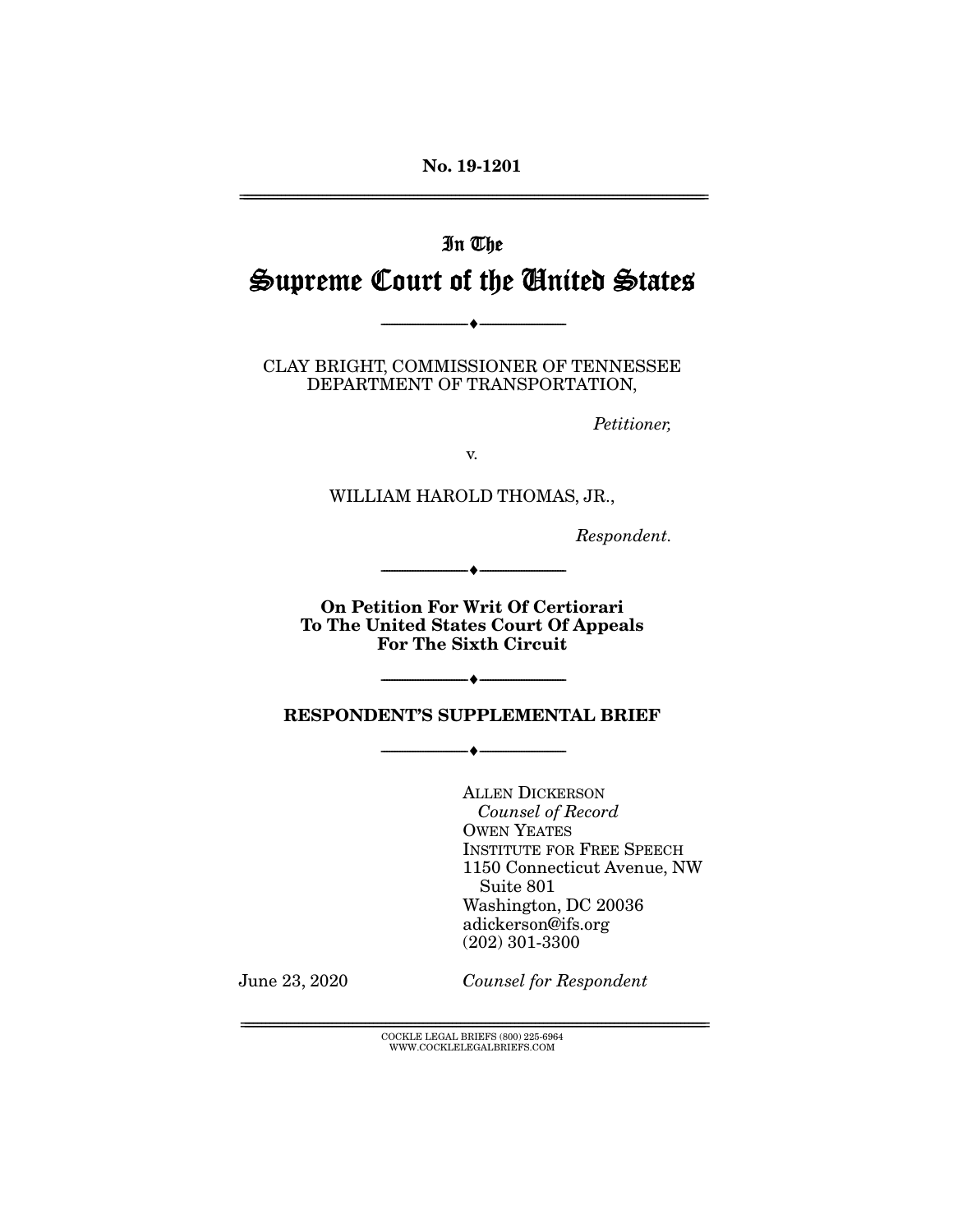## TABLE OF CONTENTS

| ۰, |
|----|
|----|

| Tennessee's Arguments against Mootness<br>Α.<br>Confirm That This Case Is a Poor Vehicle |   |
|------------------------------------------------------------------------------------------|---|
|                                                                                          |   |
| В.                                                                                       | 3 |
|                                                                                          |   |

i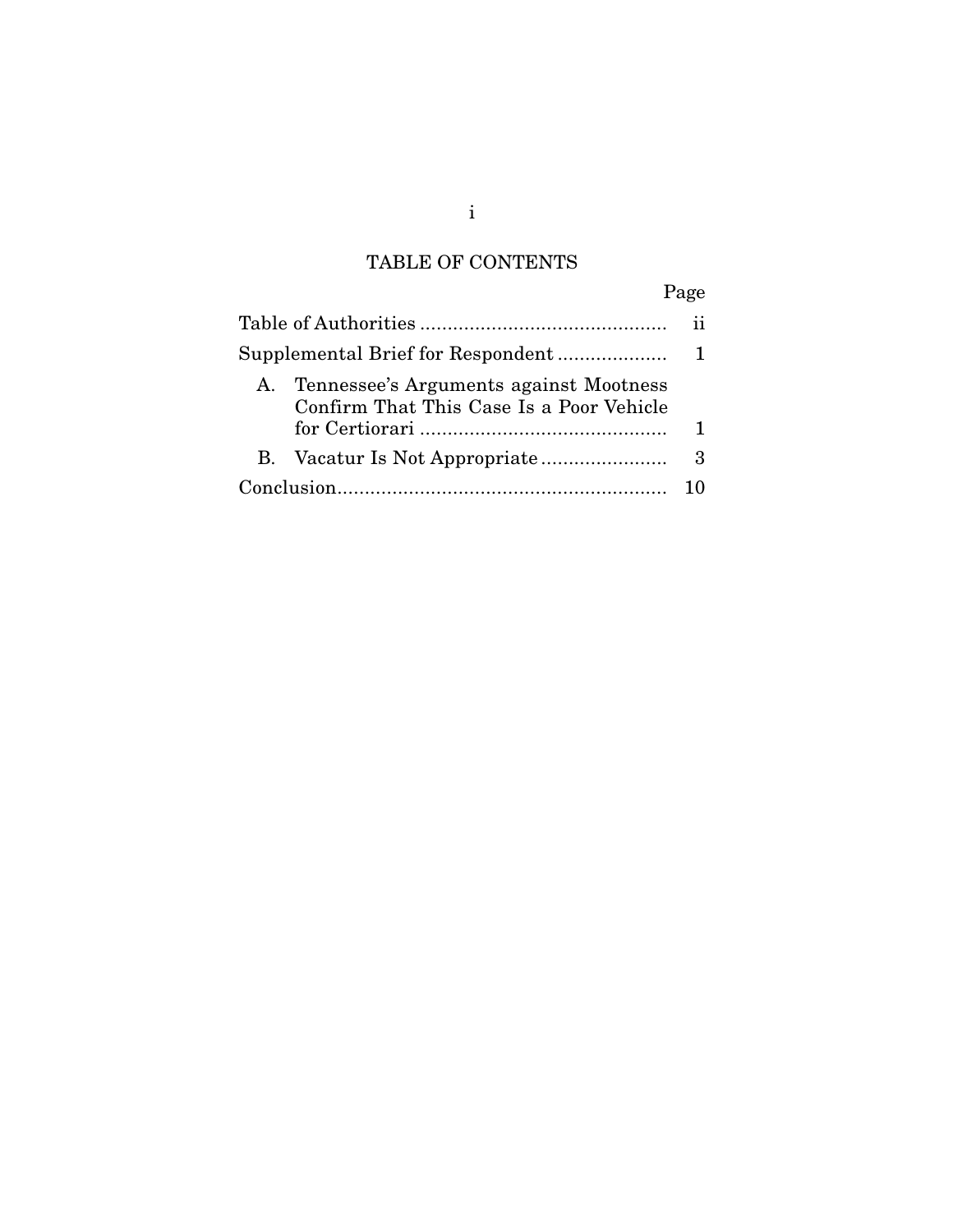## TABLE OF AUTHORITIES

## **CASES**

| Ashcroft v. Free Speech Coal., 535 U.S. 234 (2002)  4                                           |
|-------------------------------------------------------------------------------------------------|
|                                                                                                 |
|                                                                                                 |
| CRST Van Expedited, Inc. v. Equal Emp't Oppor-                                                  |
|                                                                                                 |
| City of Mesquite v. Aladdin's Castle, 455 U.S. 28                                               |
| Gordon v. Holder, 721 F.3d 638 (D.C. Cir. 2013)6                                                |
|                                                                                                 |
| Joelner v. Vill. of Wash. Park, 378 F.3d 613 (7th                                               |
|                                                                                                 |
|                                                                                                 |
| Mahoney v. Babbitt, 113 F.3d 219 (D.C. Cir. 1997)  9                                            |
| N.Y. State Rifle & Pistol Ass'n v. City of N.Y., 140                                            |
| Ne. Fla. Chapter of Associated Gen. Contractors<br>of Am. v. City of Jacksonville, 508 U.S. 656 |
| Newman v. Piggie Park Enters., Inc., 390 U.S.                                                   |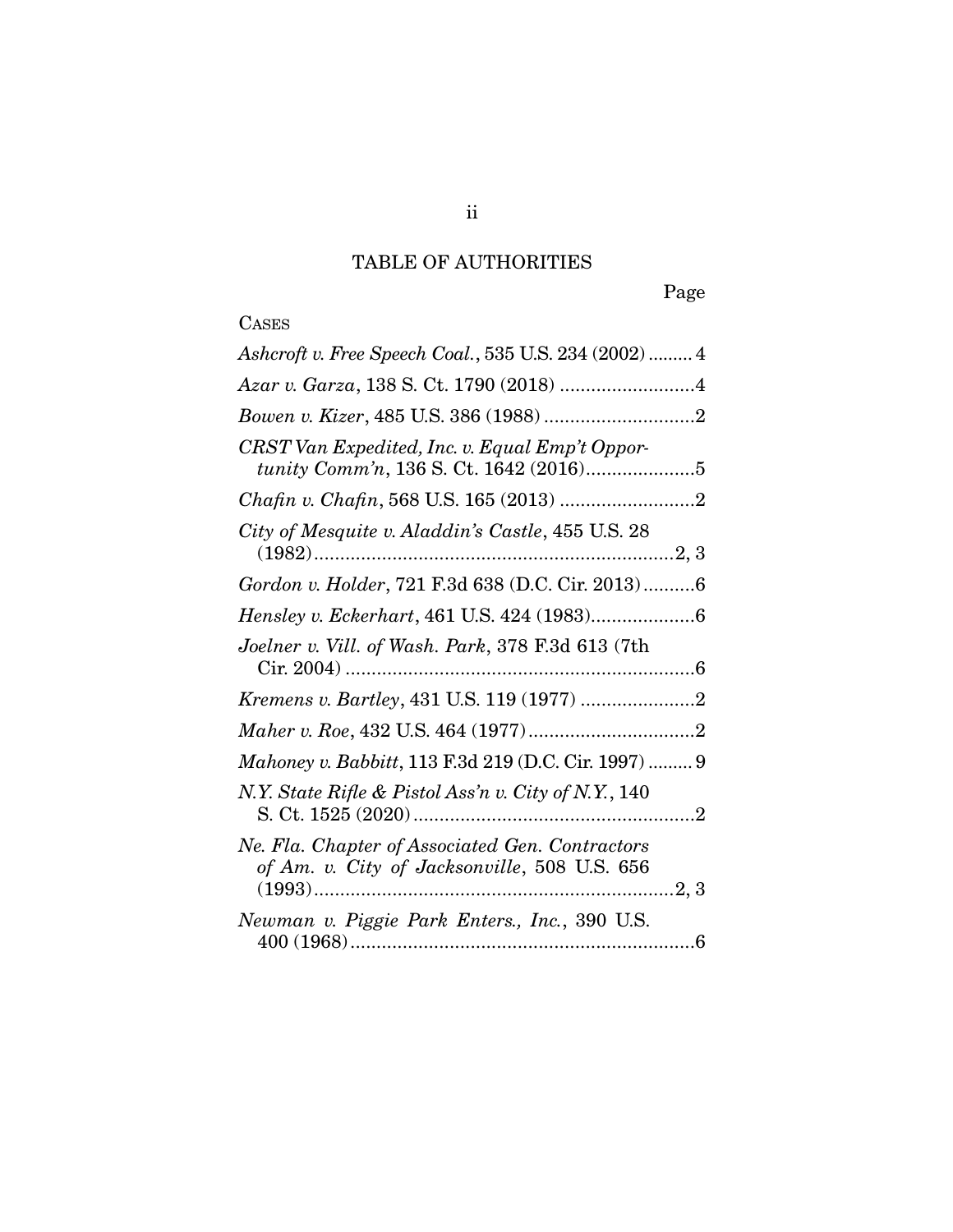### TABLE OF AUTHORITIES—Continued

| State ex rel. Dep't of Transp. v. Thomas, No.<br>W2018-01541-COA-R10-CV, 2019 Tenn. App.<br>LEXIS 181 (Tenn. Ct. App. Apr. 15, 2019)5 |
|---------------------------------------------------------------------------------------------------------------------------------------|
| U.S. Bancorp Mortg. Co. v. Bonner Mall P'ship,                                                                                        |
| United States v. Microsoft Corp., 138 S. Ct. 1186                                                                                     |
| United States v. U.S. Coin & Currency, 401 U.S.                                                                                       |

### **STATUTES**

#### OTHER AUTHORITIES

| Committee Meeting, Senate Transportation and<br>Safety Committee, March 11, 2020  4, 7, 8 |
|-------------------------------------------------------------------------------------------|
| Committee Meeting, Senate Transportation and                                              |
| Statement of Issues, <i>Thomas v. Bright</i> , No. 19-                                    |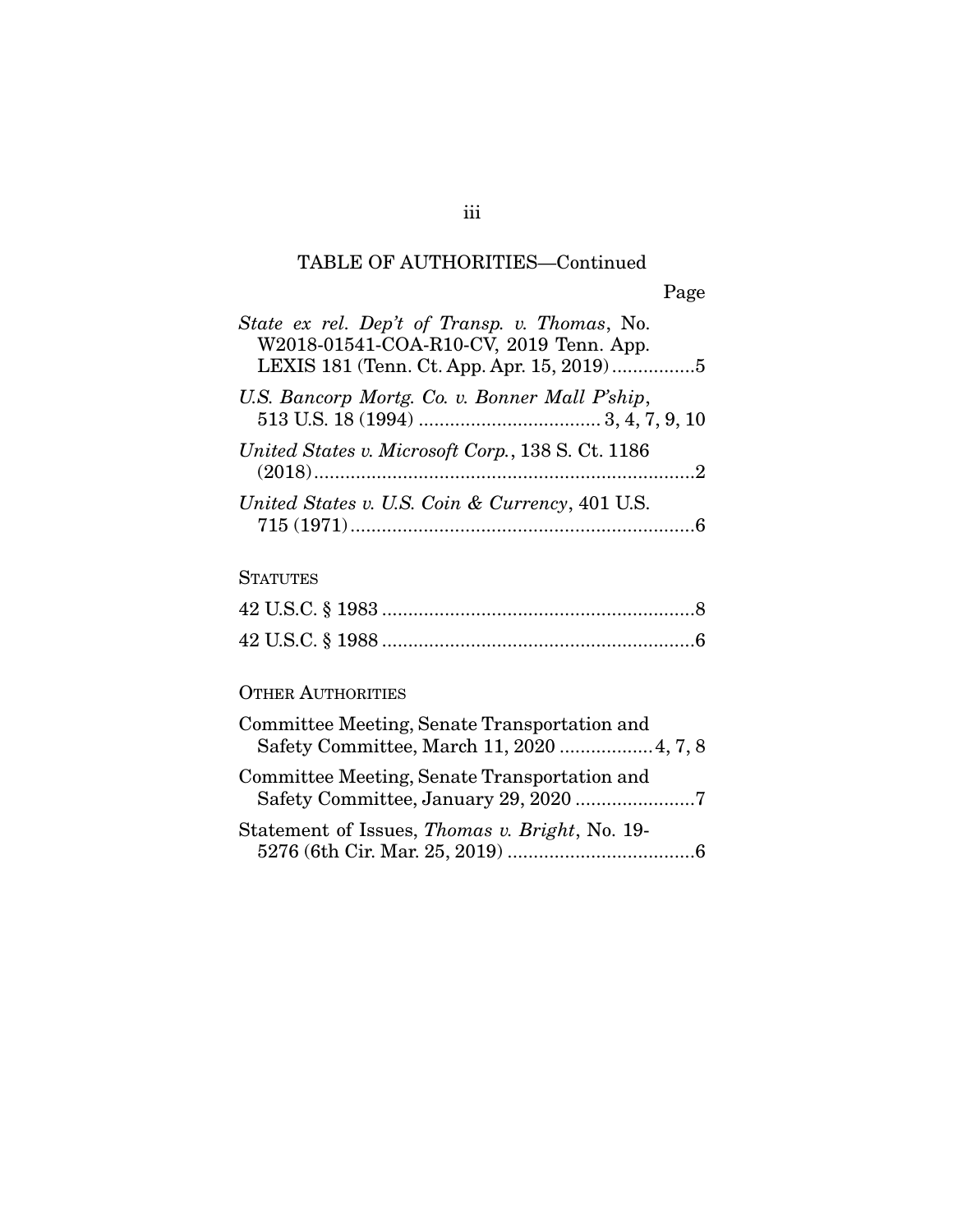#### SUPPLEMENTAL BRIEF FOR RESPONDENT

 In simultaneously arguing that this case is not moot, and that the Sixth Circuit's decision should be vacated if it is, the State creates a conundrum. After all, it has unquestionably changed the provision challenged here, yet claims that there is a "possibility"—in its view, a strong enough possibility to avoid mootness—that its unconstitutional law will simply be resurrected if the Sixth Circuit's ruling is removed.

 This assertion is insufficient for some purposes, but more than enough for others. In particular, the State's suggestion that it will reenact the law at issue here at some point in the future does nothing for its vehicle problems, and does not meet this Court's high standards for avoiding mootness.

 At the same time, the State's implied threat is enough to tip the balance of equities in Mr. Thomas's favor regarding vacatur. There is nothing equitable about the State's attempt to invoke this Court's discretionary jurisdiction in order to avoid its loss in the court of appeals—precisely so that it can reoffend and begin the cycle of litigation anew.

#### A. Tennessee's Arguments against Mootness Confirm That This Case Is a Poor Vehicle for Certiorari

 Tennessee House Bill 2255 was signed by the Governor on June 22, 2020.<sup>1</sup> This Court declares cases

<sup>1</sup> Available at https://legiscan.com/TN/bill/HB2255/2019.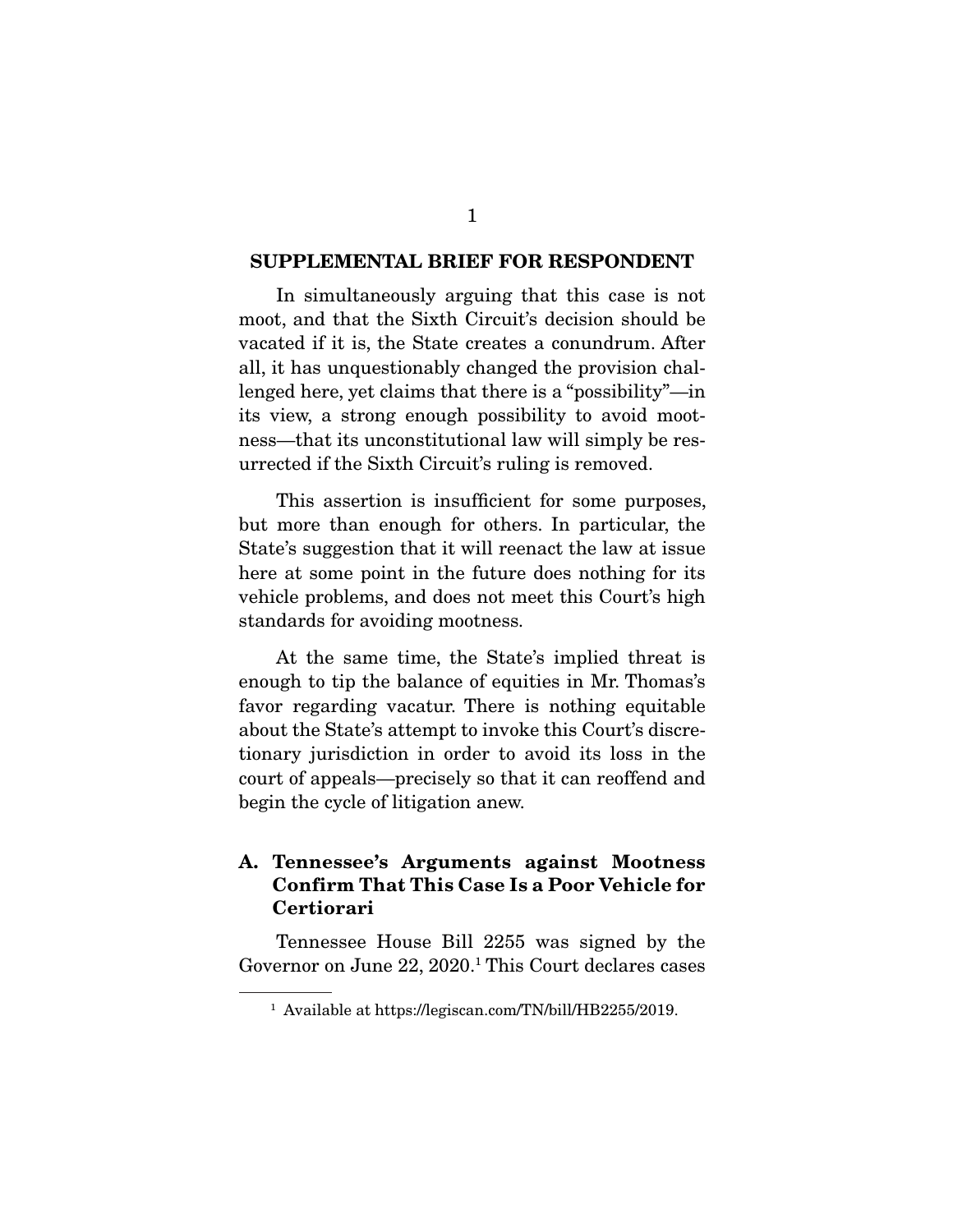moot when reform legislation goes into effect resolving the question before it. *See*, *e.g., N.Y. State Rifle & Pistol Ass'n v. City of N.Y.*, 140 S. Ct. 1525, 1526 (2020); *United States v. Microsoft Corp.*, 138 S. Ct. 1186, 1187- 88 (2018); *Bowen v. Kizer*, 485 U.S. 386 (1988). With the new law in place, it is "impossible for" this Court "to grant any effectual relief " to the State. *Chafin v. Chafin*, 568 U.S. 165, 172 (2013) (internal quotation marks omitted); *cf. N.Y. State Rifle & Pistol Ass'n*, 140 S. Ct. at 1526 (holding moot because of new, ameliorative legislation). After all, this Court only "appl[ies] the law as it is now, not as it stood below." *Kremens v. Bartley*, 431 U.S. 119, 128-29 (1977). And the provision declared unconstitutional below, which the State wished to revive through certiorari, is precisely what has been changed. Tenn. Supp. Br. 1.

 The State, however, argues that the case is not moot because there is "a possibility," Tenn. Supp. Br. 4, that the General Assembly will re-enact its current law in the event this Court allows it to do so. Supp Br. 2-5 (citing *Maher v. Roe*, 432 U.S. 464, 468 n.4 (1977); *City of Mesquite v. Aladdin's Castle*, 455 U.S. 283, 288-89 (1982); and *Ne. Fla. Chapter of Associated Gen. Contractors of Am. v. City of Jacksonville*, 508 U.S. 656, 662 (1993)).

 The State is wrong. In each of its cases, the government litigants were either certain to re-enact the old statute or had already enacted a new statute that did not fully address the judicial decision striking down the old law. *See*, *e.g.*, *City of Jacksonville*, 508 U.S. at 662 ("There is no mere risk that Jacksonville will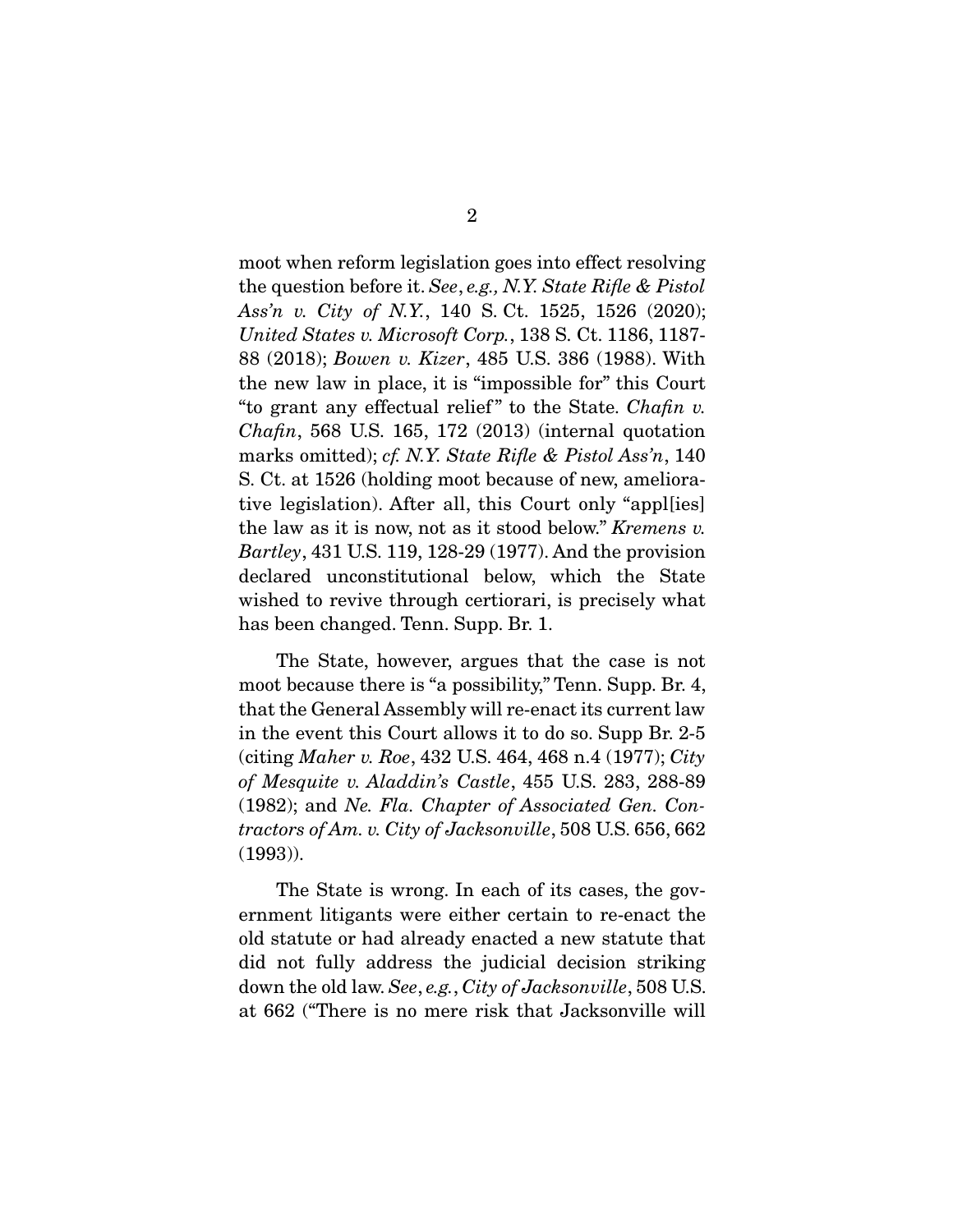repeat its allegedly wrongful conduct; it has already done so."); *City of Mesquite*, 455 U.S. at 289 n.11 ("Indeed, the city has announced just such an intention.").

Those cases stand for the proposition that "'a defendant's *voluntary* cessation of a challenged practice does not deprive a federal court of its power to determine the legality of the practice.'" *City of Jacksonville*, 508 U.S. at 662 (emphasis added) (quoting *City of Mesquite*, 455 U.S. at 289). But there was nothing "voluntary" about Tennessee's response to the opinion below, as even the State admits. Tenn. Supp. Br. 4 (noting that "the House sponsor acknowledged that legislators" were trying to "remedy[] the purported First Amendment violation found by the Sixth Circuit"). When even the State is unsure whether it will actually go back to the old law even if it were free to do so, that doctrine has no relevance here. *See also* Tenn. Supp Br. 4 ("suggest[ing] a possibility" of re-enactment). And the State's uncertainty underscores that this case remains a poor vehicle to address the State's concerns, and that there is no need to risk unsettling the opinion below, which vindicated First Amendment rights and brought the Sixth Circuit into accord with its sister circuits. Br. in Opp'n 15-23.

#### B. Vacatur Is Not Appropriate

 Unlike mootness, vacatur is a purely discretionary doctrine, governed by the concerns of equity. *U.S. Bancorp Mortg. Co. v. Bonner Mall P'ship*, 513 U.S. 18, 25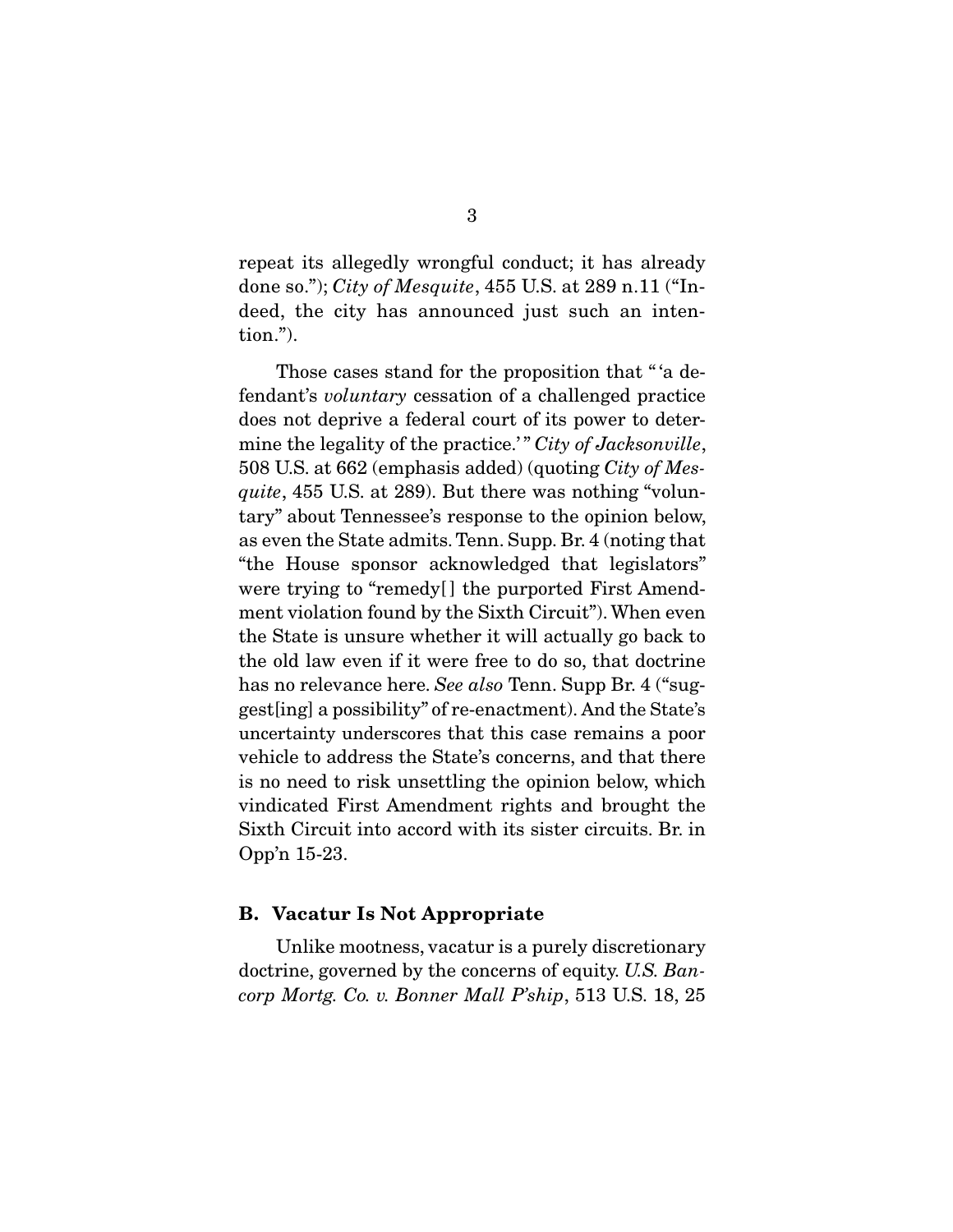(1994); *cf. id*. at 24 (noting practice not uniform). Because vacatur is an "extraordinary remedy," *id*. at 26, "not every moot case will warrant vacatur," *Azar v. Garza*, 138 S. Ct. 1790, 1793 (2018). The State must show "equitable entitlement," *Bancorp*, 513 U.S. at 26, and it has not done so.

 "The Constitution gives significant protection from overbroad laws that chill speech within the First Amendment's vast and privileged sphere." *Ashcroft v. Free Speech Coal.*, 535 U.S. 234, 244 (2002). Equity's scale falls in Mr. Thomas's favor in part because of the continuing, threatened chill to Mr. Thomas's rights. There is nothing in the record or the State's arguments to indicate that the Tennessee General Assembly realized independently of this litigation that the Billboard Act was in error and needed to be changed to protect parties like Mr. Thomas. It changed its law only because the decision below forced it to do so. *See* Tenn. Supp. Br. 3-4.2 And, while couched in terms like "may" and "possibility," Tenn. Supp. Br. 1, 4, the State demonstrates a desire to reinstate its old law. The only thing preventing the General Assembly from doing so, and consequently the only thing protecting noncommercial speech in Tennessee, is the decision below. The State's threat is sufficient to chill speech, especially given the history of "selective and vindictive

<sup>2</sup> *See also* March 11, 2020 Committee Meeting ("March 11 Session") at 1:17:10-1:18:31, 1:19:48-1:21:15, 1:38:30-1:39:20, Senate Transportation and Safety Committee, March 11, 2020, tnga.granicus.com/MediaPlayer.php?view\_id=440&clip\_id=22117 (discussing need to change law to comply with the decision below).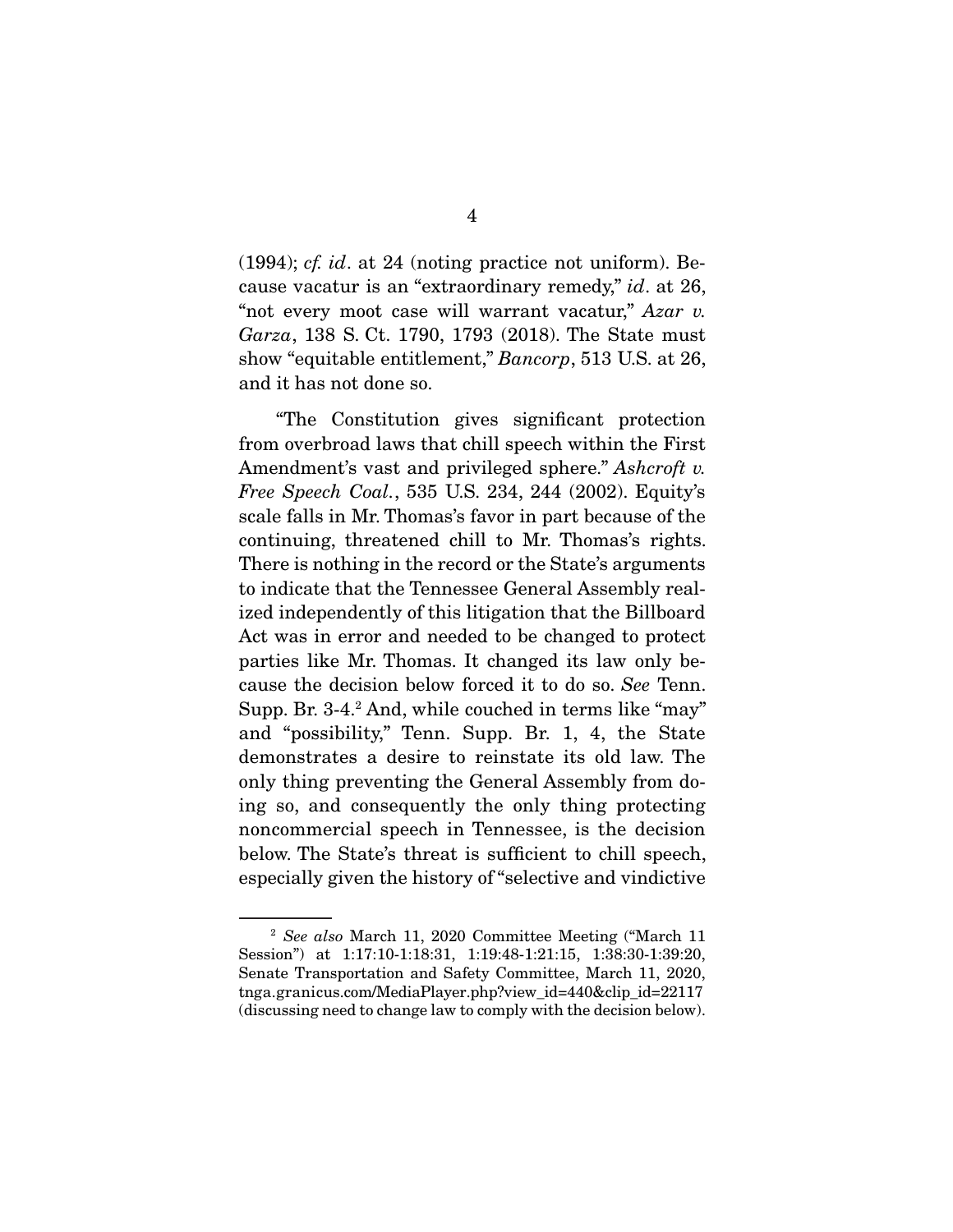enforcement" against individuals like Mr. Thomas. App. 7a (internal quotation marks omitted).

 Moreover, vacating the Sixth Circuit's opinion will impose concrete litigation harms on Mr. Thomas and others. Mr. Thomas, through administrative proceedings, trials, and appeals, has fought to get relief for almost 14 years. App. 7a, 85a-86a. Under the decision below, the State is enjoined from enforcing the Billboard Act against the Crossroads Ford sign, App. 63a-64a, because the Billboard Act was unconstitutional, App. 132a. Should this Court vacate the decision below, allowing the State to argue that the Billboard Act was constitutional and in effect up until House Bill 2255 was enacted into law, the State may very well decide that it may act against the Crossroads Ford sign. Indeed, pending state court proceedings would do just that. *See State ex rel. Dep't of Transp. v. Thomas*, No. W2018-01541-COA-R10-CV, 2019 Tenn. App. LEXIS 181, at \*10 n.5 (Tenn. Ct. App. Apr. 15, 2019) (noting that the Tennessee Court of Appeals has ordered that the sign be removed).

 Furthermore, there is a very real possibility, even though Mr. Thomas has obtained injunctive relief—a "judicially sanctioned change in the legal relationship of the parties," *CRST Van Expedited, Inc. v. Equal Emp't Opportunity Comm'n*, 136 S. Ct. 1642, 1646 (2016) (internal quotation marks omitted)—and even though the Tennessee General Assembly would not have changed its law but for Mr. Thomas's litigation, that the State will challenge whether he is the prevailing party and entitled to attorney's fees. *See also*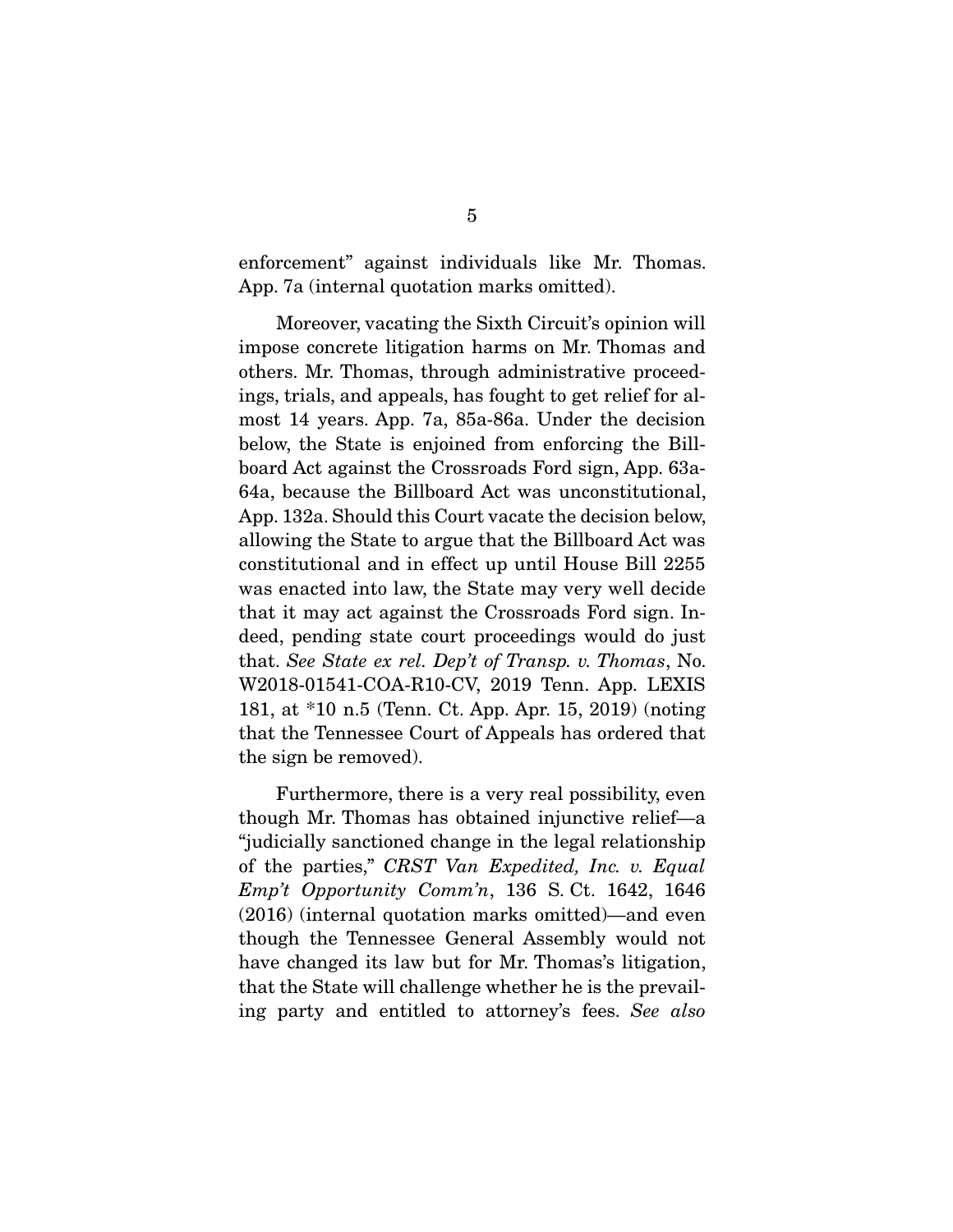*Newman v. Piggie Park Enters., Inc.*, 390 U.S. 400, 402 (1968) (noting fees for injunctive relief ). Indeed, it has already done so. *See* Statement of Issues, *Thomas v. Bright*, No. 19-5276 (6th Cir. Mar. 25, 2019), ECF No. 4. Not only would that be a great loss to Mr. Thomas, but it would undermine Congress's purposes in passing 42 U.S.C. § 1988, to "ensure effective access to the judicial process for persons with civil rights grievances." *Hensley v. Eckerhart*, 461 U.S. 424, 429 (1983) (internal quotation marks omitted).

 On the other hand, the State has failed to demonstrate any equitable factors that tip in its favor. In particular, the State has no interest in enforcing an unconstitutional statute. *See*, *e.g.*, *United States v. U.S. Coin & Currency*, 401 U.S. 715, 728 (1971) (Brennan, J., concurring); *Gordon v. Holder*, 721 F.3d 638, 653 (D.C. Cir. 2013) (noting that "enforcement of an unconstitutional law is always contrary to the public interest"); *Joelner v. Vill. of Wash. Park*, 378 F.3d 613, 620 (7th Cir. 2004) (noting that "it is always in the public interest to protect First Amendment liberties" (internal quotation marks omitted)).

 Indeed, not only has the State failed to put any weight on the scale in its favor, it has piled bricks on the other side. If Mr. Thomas had mooted the case, that might have been enough to overcome the equities in Mr. Thomas's favor and the absence of any for the State. But the State is responsible for any mootness, and "[t]he principal condition to which" courts look in deciding vacatur is "whether the party seeking relief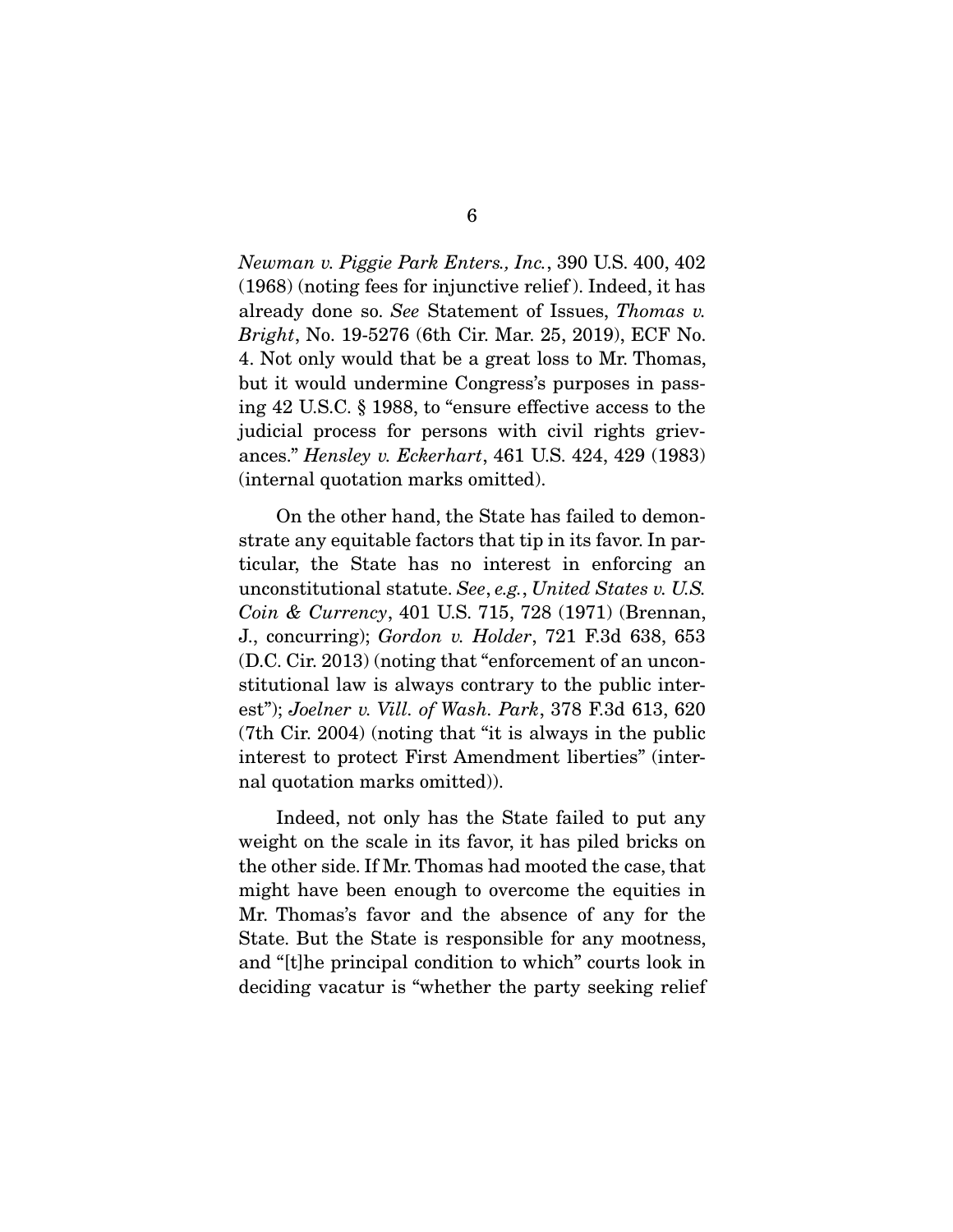from the judgment below caused the mootness by voluntary action." *Bancorp*, 513 U.S. at 24.

 Even if the cases cited by the State were binding on this Court, and they are not, application of an executive/legislative distinction would not be equitable here. This is not a situation where a legislature acted apart from the executive and passed a law to repair what was, in its independent judgment, a bad law.<sup>3</sup> The executive has concurred in the changes and signed them into law. The changes in law here are not "happenstance" to the State, or a situation where TDOT will be "frustrated by the vagaries of circumstance," *Bancorp*, 513 U.S. at 25 (internal quotation marks omitted), but the result of its cooperation with the General Assembly.4 Moreover, the State's brief makes clear that the decision below is the General Assembly's only reason for changing the law, and the

<sup>&</sup>lt;sup>3</sup> This is an especially curious concept as Mr. Thomas's suit challenged the *statute*, not an independent action or interpretation by TDOT or some other executive department of the Tennessee government.

<sup>4</sup> *See* March 11 Session at 1:16:50-1:55:00 (TDOT testimony before committee and deliberation on bill); January 29, 2020 Committee Meeting, Senate Transportation and Safety Committee, January 29, 2020, http://tnga.granicus.com/MediaPlayer.php? view id=440&clip id=21348 (TDOT and other testimony, deliberation about decision below); March 11 Session at 1:19:00-1:19:05, 1:22:46-1:22:47, 1:33:12-1:33:28, 1:34:00-1:34:20 (noting collaboration between TDOT and the General Assembly); *id*. at 1:38:30- 1:39:20 (noting TDOT proposal).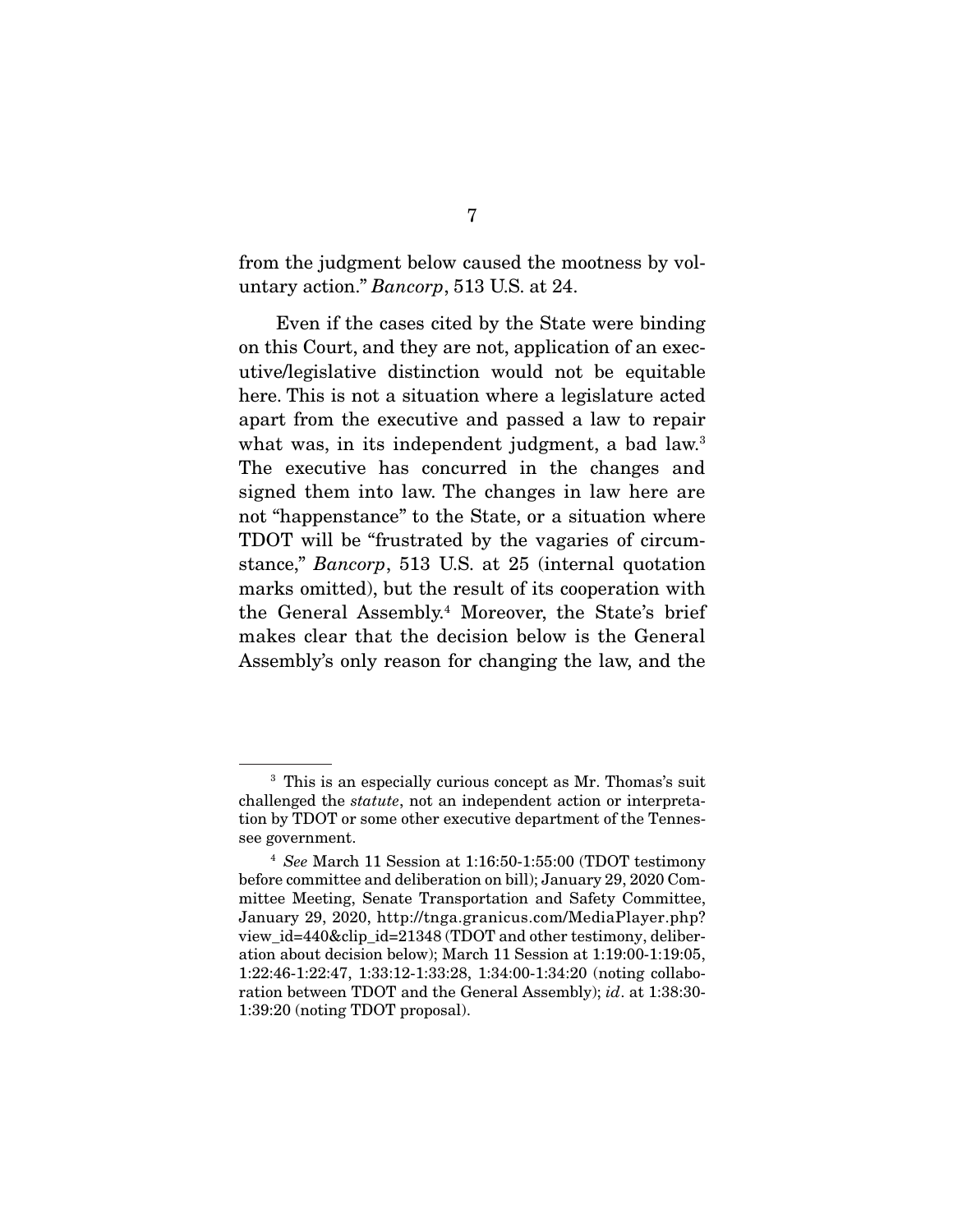State repeatedly threatens that the law may well be reinstated. *See* Tenn. Supp. Br. 3-4.5

 More importantly, a doctrine like that advanced by the State, if adopted by this Court, would undermine litigation under 42 U.S.C. § 1983 altogether. While § 1983 is intended to remedy situations where state and local governments deprive citizens of their rights "under color of any statute," the doctrine advanced by the State would effectively reduce § 1983 to controlling only agency regulations and decisions. Any time a state was sued over its statutes—through a government official in her official capacity—and lost at trial and on appeal, the state could get not only a second bite at the apple, but its desired outcome, without any consideration of the merits whatsoever. It would only need to change its law while certiorari was pending. And then, once the decision below was vacated, the government could simply "reinstate" the infringing law, as the State repeatedly implies it will do. Tenn. Supp. Br. 1, 4. An equitable doctrine cannot countenance the possibility of such gamesmanship.

 And the equitable unfairness resulting from potential gamesmanship is only amplified by the nature of this Court's docket. This Court grants certiorari in a proportionally small number of cases, and the number of cases where this Court grants certiorari and reverses the decision below after full briefing and

<sup>5</sup> *See also* March 11 Session at 1:17:10-1:18:31, 1:19:48- 1:21:15, 1:38:30-1:39:20 (discussing need to change law to comply with the decision below).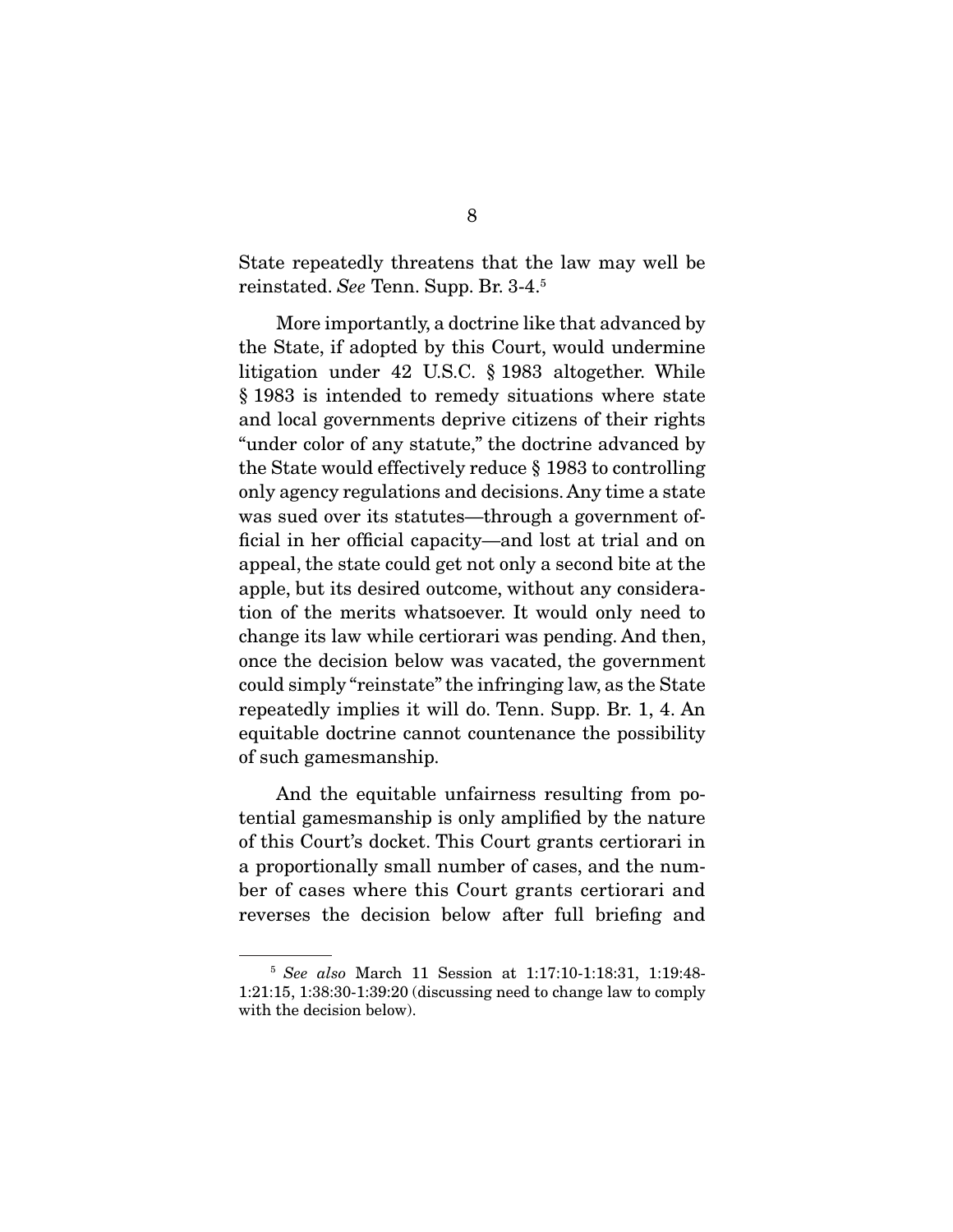consideration is smaller still. Yet the State's proposed doctrine would allow the government to get a disagreeable decision vacated whenever it wanted to, simply by passing a law while certiorari was pending. Rather than countenancing such gamesmanship, and giving it this Court's approval, the better practice would be to grant vacatur only after an explicit decision by this Court that it would have granted certiorari but for a case's mootness. And under such a standard, for the reasons given in Mr. Thomas's Brief in Opposition, certiorari and vacatur should be denied here.

 Finally, the development of law in this area counsels against vacatur. The court below "believed that it was deciding a live controversy," such that "its opinion" was forged and tested in the same crucible as all opinions." *Mahoney v. Babbitt*, 113 F.3d 219, 222 (D.C. Cir. 1997) (internal quotation marks omitted). Moreover, "[j]udicial precedents are presumptively correct and" not just "the property of private litigants," but "valuable to the legal community as a whole." *Bancorp*, 513 U.S. at 26 (internal quotation marks omitted). Thus, they "should stand unless a court concludes that the public interest would be served by a vacatur." *Id*. (internal quotation marks omitted). And granting the State's request, after it chose to "step[] off the statutory path [for appeals] to employ the secondary remedy of vacatur" would be a "form of collateral attack" that "disturb[s] the orderly operation of the federal judicial system." *Id*. at 27. To the contrary, "the benefits that flow to litigants and the public from the resolution of legal questions" counsels against vacatur. *Id*. And,